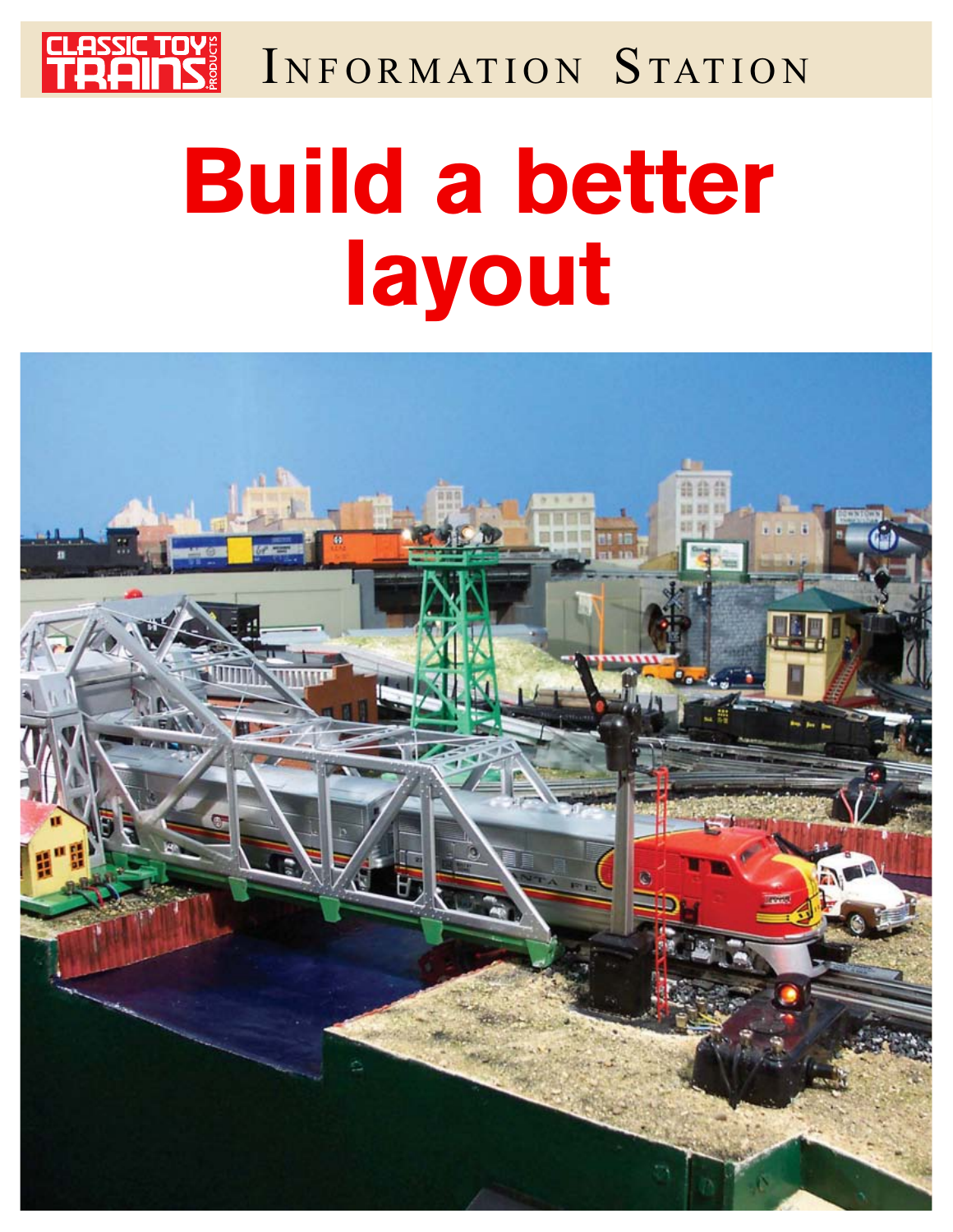# 10tipS to make a better layout

# Good advice for all toy-train layouts

# by John Grams | photos by William Zuback

DECADE AGO, Dick Christianson, the founding editor of CLASSIC TOY TRAINS, and I began work on what became the O gauge Lionel Lines/Santa Fe layout.<br>With help from CTT staff members, who dutifully ventured to Dick's subur-<br> and I began work on what became the O gauge Lionel Lines/Santa Fe layout. ban basement every Tuesday night, we spent countless hours planning, thinking, changing our minds, and making false starts before finishing the layout.

Many of you saw photos of the layout in the November 2002 issue of CTT. Some of you even saw it in person during the 2002 Lionel Operating Train Society convention and the 2004 Lionel Collectors Club of America convention, both of which were held in Milwaukee.

Looking back, were all of those countless hours spent planning, thinking, changing our minds, and making false starts simply time wasted? Not at all, because we ended up with a better toy train layout than if we had rushed through the process.

We learned a lot, and along the way we wrote down this list of 10 tips to improve a toy train layout, followed by 6 mistakes we made, so you won't make them, too.

# Follow a logical sequence

Begin by asking yourself lots and lots **Follow a logical sequence**<br>Begin by asking yourself lots and lots<br>of questions and doing plenty of soulsearching. Plan to do everything in an orderly, logical sequence and in manageable steps.

For example, if you want to paint walls, install carpeting, or put in overhead lighting or a drop ceiling, do it before you start building benchwork. Leave room around your furnace, water

heater, sump pump, and the like. Such things will need to be serviced or replaced some day.

The effects of planning – good or bad – will show up at almost every level in the layout construction process. I honestly can't emphasize enough that early decisions will determine the end result. So make your decisions good ones by taking your time and thinking everything through.

1. The O gauge Lionel Lines/Santa Fe layout took 10 years to complete and reflects knowledge gained by the guys who built it. They share some of their acquired wisdom here, starting with the primary point that you need to plan everything in a logical, orderly manner before beginning construction.

Learn from scale model railroaders

Read everything you can find on the **2 Learn from scale model railroaders**<br>Read everything you can find on the<br>subject of model railroading in all of its many facets. Look for ideas you can incorporate into your very own dream

scheme, particularly in the hundreds of books and thousands of articles that have been published on layout planning and building.

Don't be afraid to cross over the tracks and investigate what's happening in the HO or N scale model railroad community. Visit clubs and

attend conventions and shows. Most scale modelers started with toy trains, and many of them have ideas born of long experience that you can adapt.

# Design a good track plan

Although the best-laid track plans **3 Design a good track plan**<br>Although the best-laid track plans<br>may still sometimes turn into bad layouts, bad track plans can never result in good ones.

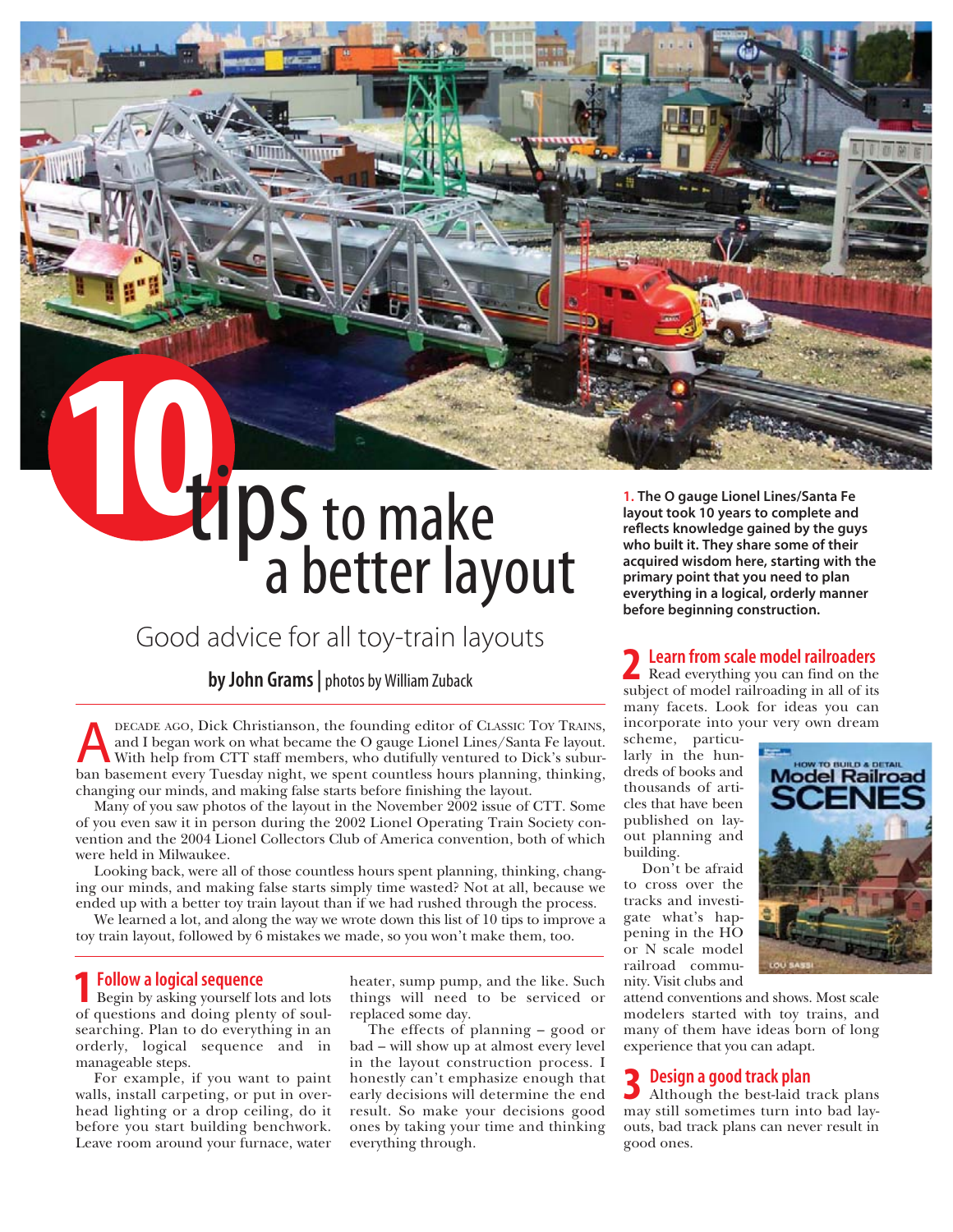

# 3. This track plan reflects a great deal of planning. However, some areas of the layout are beyond arm's reach.

Make sure every switch, uncoupling track, and operating accessory that requires an insulated track section is carefully located ahead of time on your layout drawing. You'll be living with the final results for a long time.

Try to keep all trackage within easy reach, without having to climb up on the benchwork. Use pop-up access hatches so you don't have to climb on your layout to reach something.

# Consider realistic operation

**4 Consider realistic operation**<br>Even if you're satisfied with watching trains run in circles or get your kicks by putting your chin on the benchwork and closing one eye as the train grazes your nose, the day will come when these

4. This scene shows the advantages of incorporating realistic operation. In this case, a passenger terminal operation offers local commuter service.



basic gratifications will become boring and you'll yearn for more.

Stations, yards, sidings, crossovers, switchbacks, and industrial spurs provide for realistic operation. Include some of these features in your plan, even if you don't use them very much at first. They provide the potential for a new dimension of fun down the road.

5 Build stable benchwork<br>A number of benchwork A number of benchwork techniques can be used successfully – tabletop, cookie-cutter, L-girder, and shelf – as can combinations of them.

Don't be intimidated by this part of the project. You don't have to be a skilled carpenter, because benchwork doesn't have to be fancy. You can cover your handiwork with a skirt or even buy ready-made benchwork that goes together with nuts, bolts, and washers.

5. L-girder benchwork is surprisingly versatile, strong, economical, and easy to build. Note the 1-to-1 scale track templates on the floor.



Build it sturdy, stable, and level. How you accomplish this is your business.

## Use care when laying track 6

Spend a disproportionate amount of time laying track. There are no universal rules about how and where to lay your track. Still, using a metal straightedge is helpful in laying long runs of straight sections. Curves should be as smooth as you can make them.



6. Adding additional ties and ballast to O gauge tubular track sections makes them look more realistic.

Check and test everything – switches, uncoupling tracks, even track sections – before you install them. You don't need unpleasant surprises turning up later.

# Use adequate transformers

There are advantages and disadvan-**1** Use adequate transformers<br>There are advantages and disadvan-<br>tages to using conventional or command control. Decide what you want to do first, especially if you favor MTH's Digital Control System, since, depending on the size and scope of your layout, it can require a different approach to wiring.

The key thing is to have plenty of reserve power available – a multiplicity of transformers. Never tax any single power source to its capacity.

7. Bigger is generally better when it comes to selecting wire for your layout. Be sure to color-code and document everything.

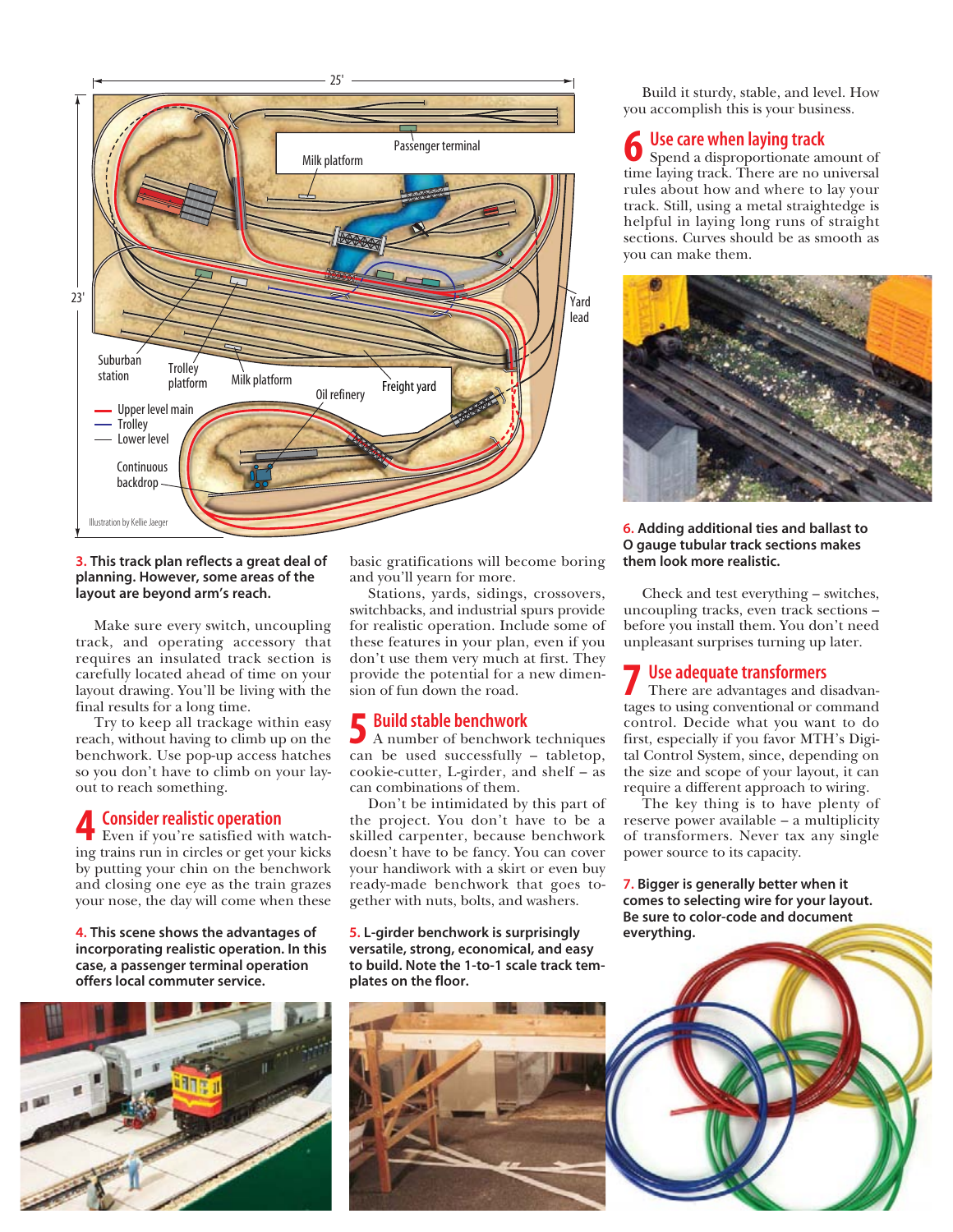As far as wiring is concerned, bigger is better – use heavy gauge all around. Color-code everything, and don't lose the sheet that tells which color you used for which application! Finally, you can't have too many track feeders.

# Match rolling stock 8

The kind of layout you build and the period you model will determine the rolling stock you use. Match rolling stock to the type of railroad activity you enjoy and be selective. You don't need to have one of everything that was ever made (unless you want to).

Lionel and other manufacturers have made O gauge rolling stock in a variety of sizes, from accurate scale O all the way down to cars that are close to S scale. If you don't mix them (at least in the same train), your railroad will have a more convincing appearance. Follow the Rule of Noah: "Each to its own kind." (You can ignore the "two by two" part.)



# Six deadly sins

# A few things not to imitate on your layout

# 1. EXCEEDING OUR REACH

In the original plan, no track was to be more than 3 feet from the edge of the benchwork. When we converted the plan into three-dimensional reality, some of those distances got stretched a bit. Then we began extending the benchwork outward and adding tracks.

Big mistake! Crawling around like a toddler on the surface of a layout doesn't get easier with time.

Keep track within reach of the edge of the benchwork, or put in pop-up hatches for access. Someday you'll be 10 years older, and your backbone will be older, too.

# 2. LOSING THE WIRING KEY

While I was under the benchwork, stringing many colored wires to all points, Dick was recording the information in a notebook. We slavishly followed that routine to ensure that all wires were color-coded.

Two years later, neither of us can remember where we put the blasted notebook.

# 3. FAILING TO TEST

Dick and I tested all the old equipment before we installed it on the layout because, well, it was old. Too bad we didn't apply that lesson to all the new stuff.

One of the new heavy-duty toggle switches wouldn't shut off, even though it clicked to the "off" position. Of course, we took it right from the blister pack and soldered it into the circuit. Later, we had to unsolder a bunch of wires to replace it. So test everything!

# 4. CREATING INACCESSIBILITY

Despite our careful planning, a 4-foot section of lowerlevel mainline track is enclosed by the benchwork, scenery, a staircase, and a concrete-block wall. This section runs behind the backdrop and emerges through a

tunnel portal near the locomotive-servicing yard, making it totally inaccessible from any direction.

So far, only one mishap. The brakeman on the Lionel no. 3424 Wabash car ignored the telltales and, after nearly 50 years of service, snapped off at the ankles. His lifeless body was found inside the tunnel.

After that, we positioned an Arttista nun at the top of the tunnel portal. She offers a silent prayer to ward off the entities from the Axis of Evil every time a locomotive enters the dark portal. Hence, the name, "Hail Mary! Tunnel."

# 5. EMBEDDING SWITCH MACHINES

All our switch machines currently work and can be accessed for service if they should ever fail. All except one! This upper-division switch in the track that runs close to the Masonite backdrop had to be inserted into a hole in the backdrop because there was no other space for it.

This section of backdrop runs down the spine of the layout. We installed another backdrop sheet behind the first to face the other side of the layout, and the switch machine got swallowed up between the two. Like the track in the "Hail Mary! Tunnel," there's no way to get at the machine without tearing up the scenery.

# 6. CHANGING THE ORIGINAL PLAN

The legend of Magic Mountain was contrived after the fact – a case of what Shakespeare called "fortuitous circumstance" (Elizabethan for "dumb luck"), rather than planning.

Originally, a backdrop was going to separate the upperdivision tracks to disguise the return trip after the sweeping S-curve around the oil facility. Then Dick wanted to put two non-derailing switches back to back between the legs of the division so a train could reverse its direction.

However, accomplishing this feat meant that we had to cut a large, rectangular hole in the Masonite "sky." After trying to disguise that hole, we decided to build a mountain over the whole mess. Dick bought two more tunnel portals, and Magic Mountain soon arose from the primordial soup (actually, 5 gallons of Hydrocal solution).